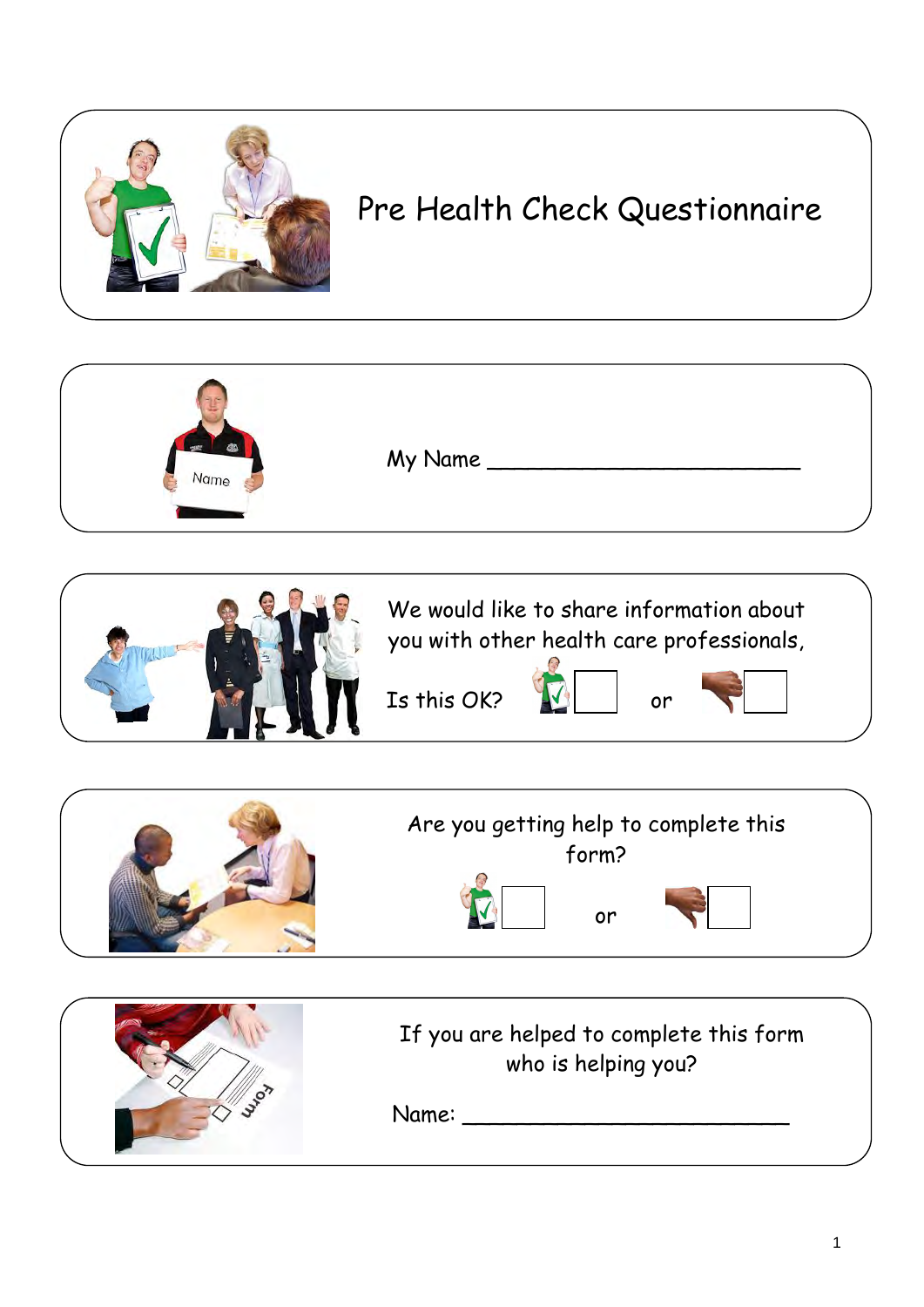



Any known health problems, (E.g. epilepsy or diabetes)



Have you ever had an operation?

<u> 1989 - Johann Barn, mars eta bainar eta bainar eta bainar eta bainar eta bainar eta bainar eta bainar eta bai</u>



Is there any history of illness in your family?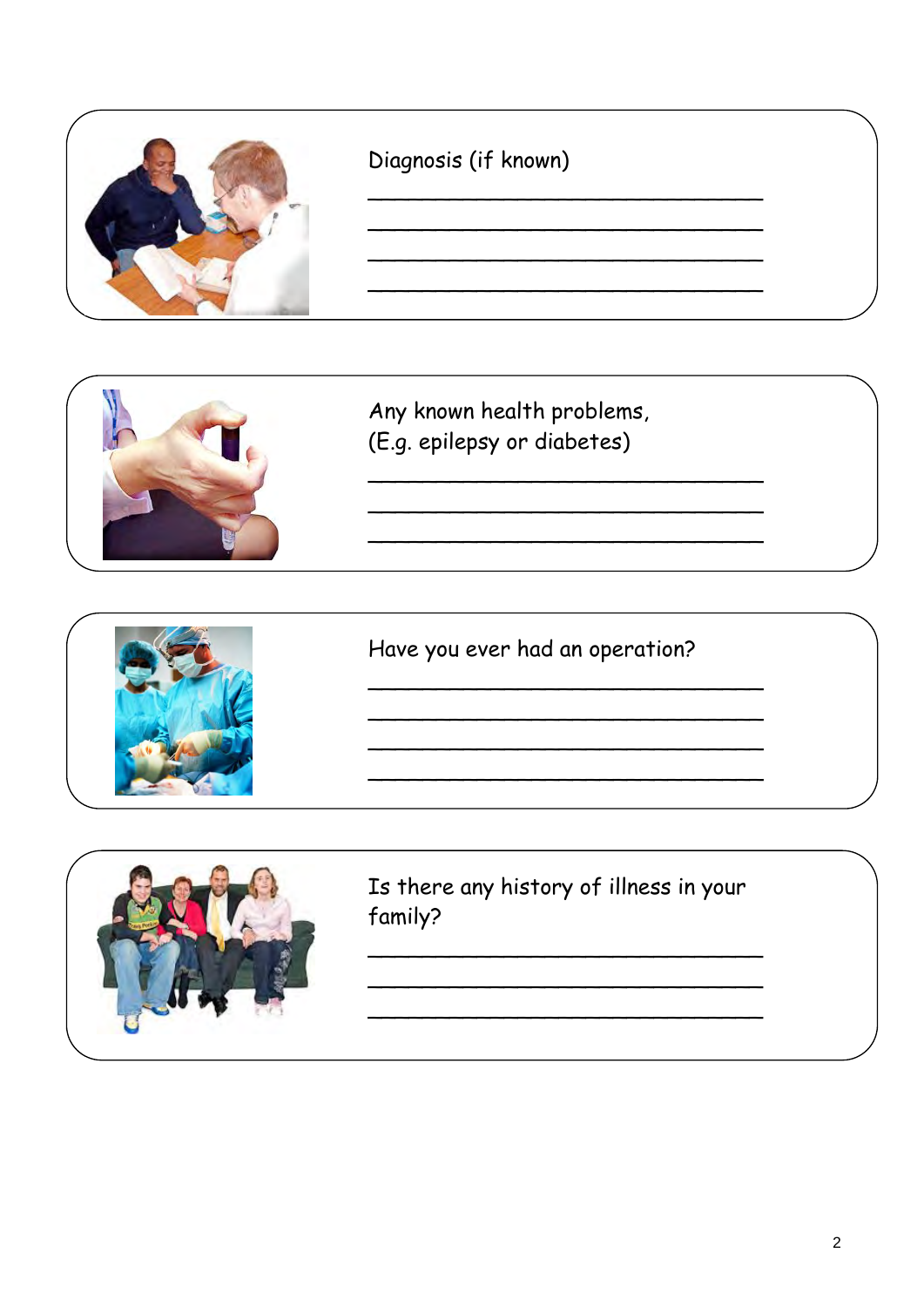| Do you go to the dentist?     |  |
|-------------------------------|--|
| or<br>Last appointment: _____ |  |





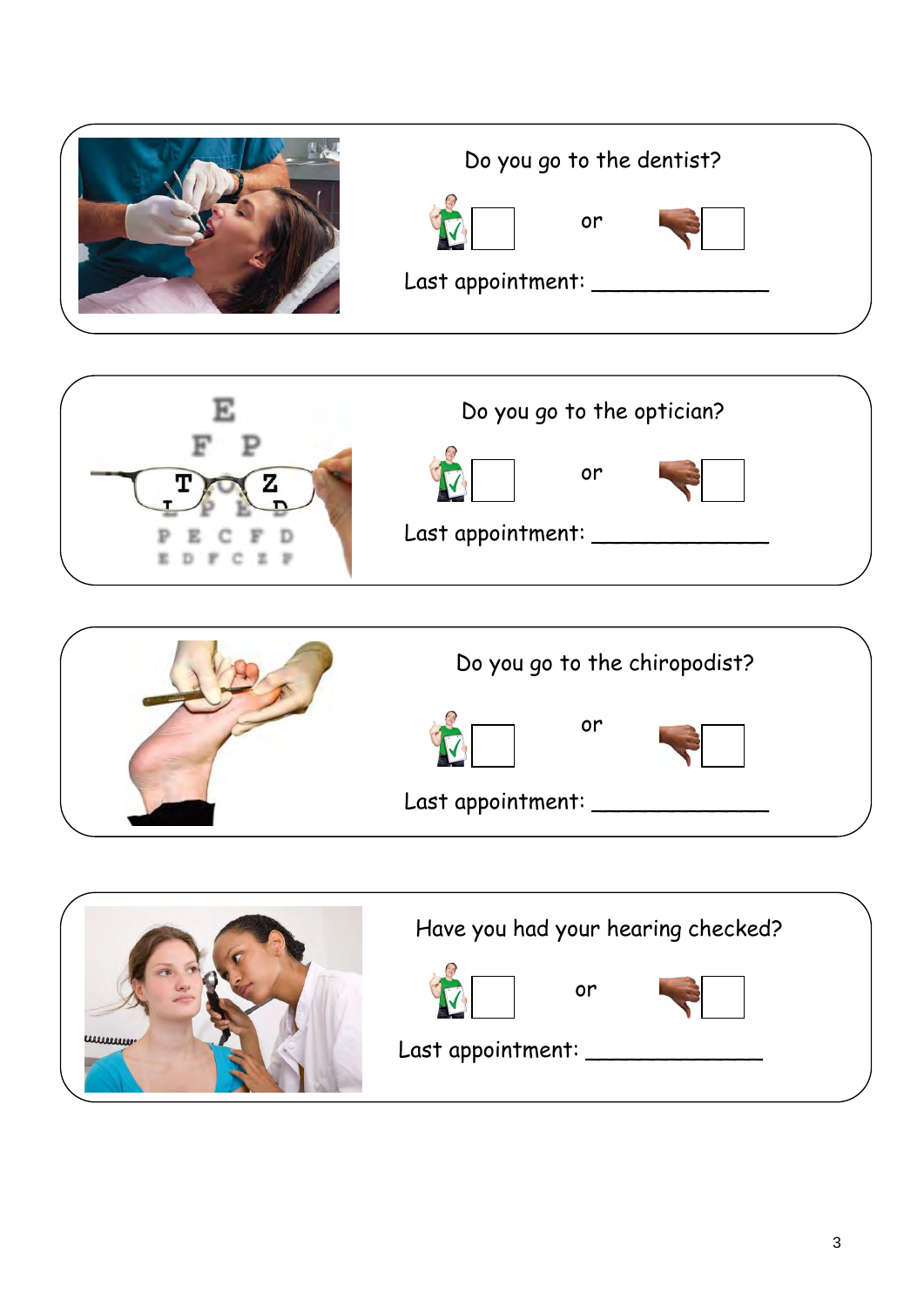





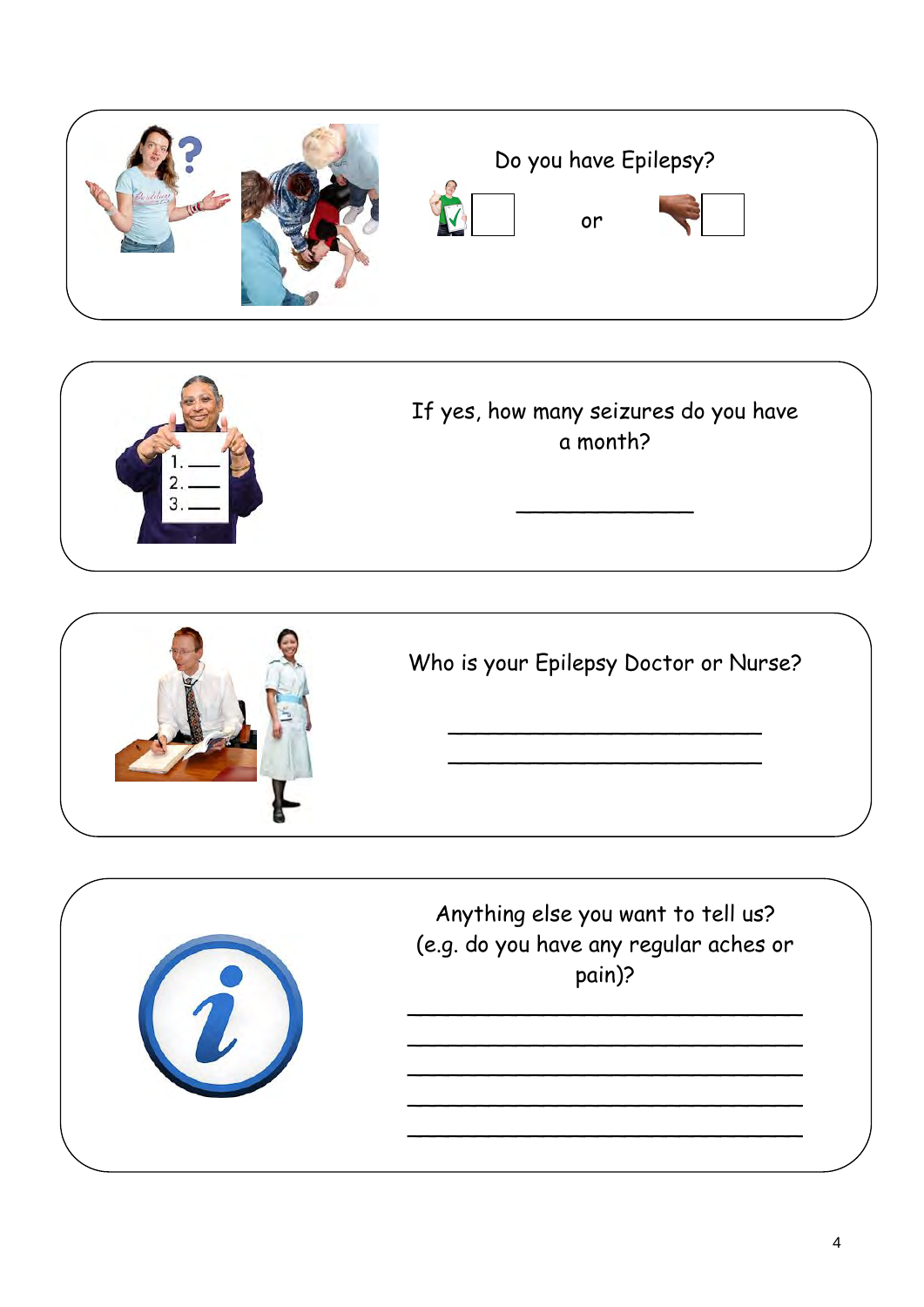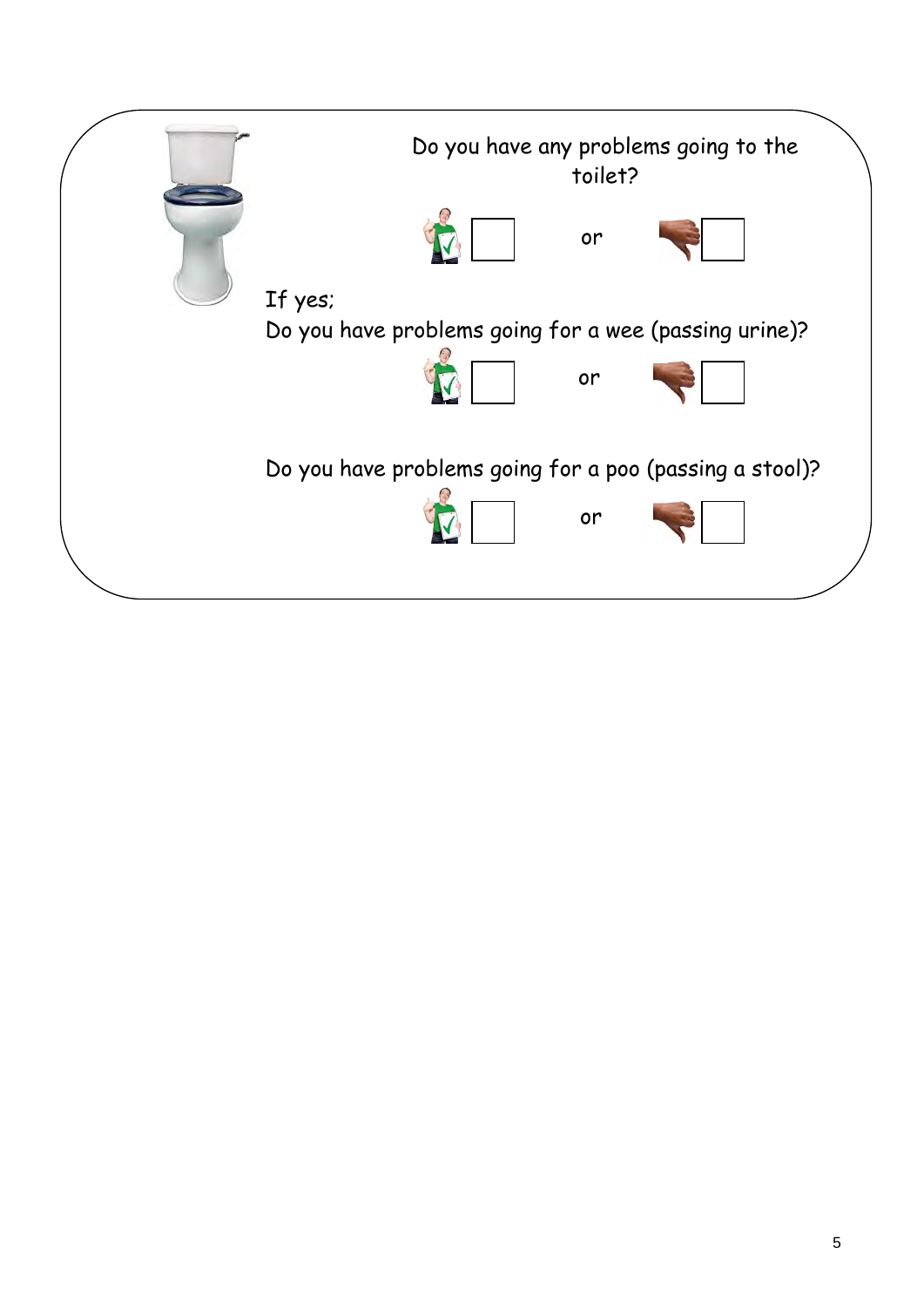



## How are you feeling?



Do you have any worries?

<u> 1980 - Johann Barn, mars eta bat eta bat eta bat eta bat eta bat eta bat eta bat eta bat eta bat eta bat eta</u>



Have you spoken to anyone for help about this?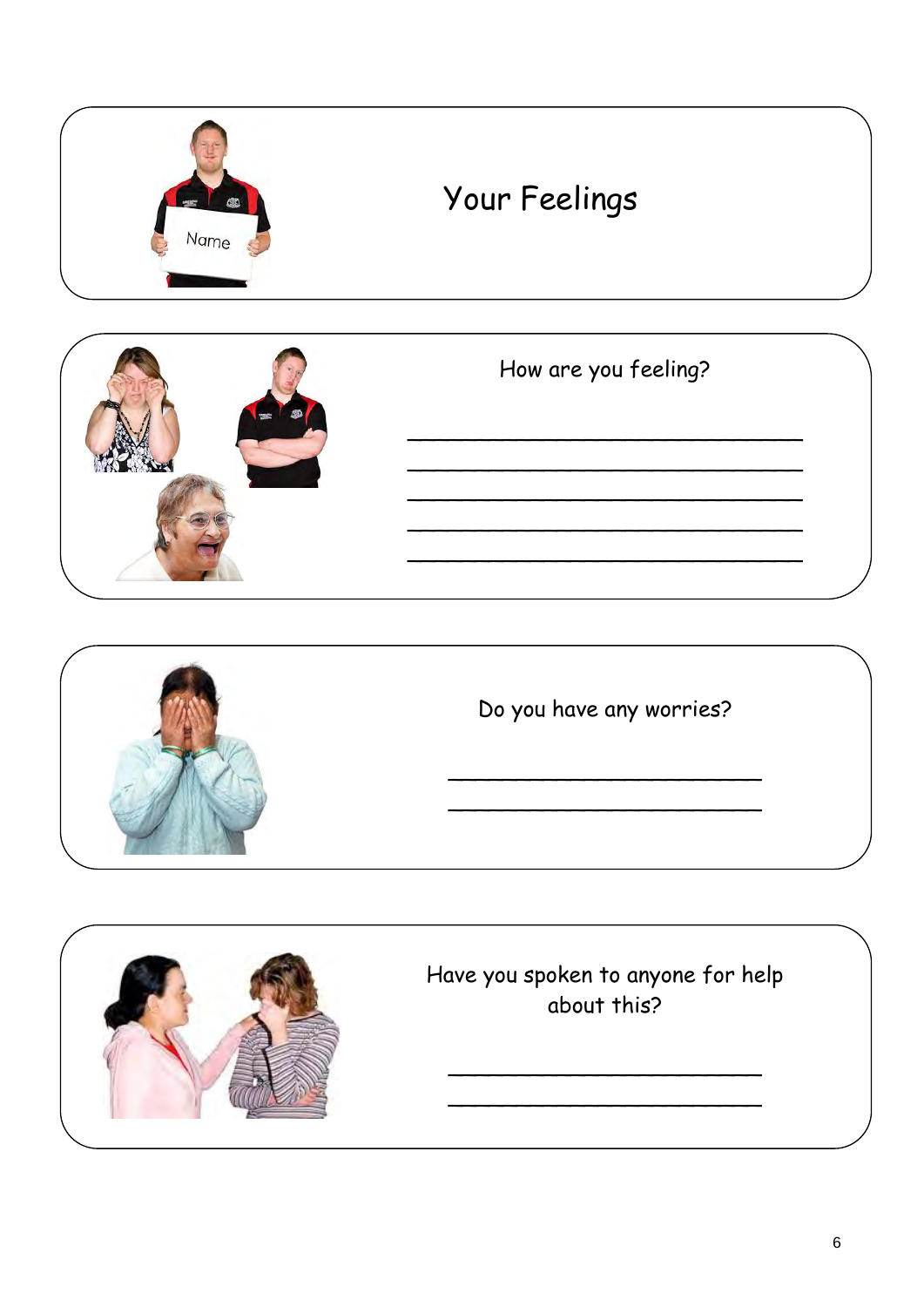| Diet |  |
|------|--|
|------|--|





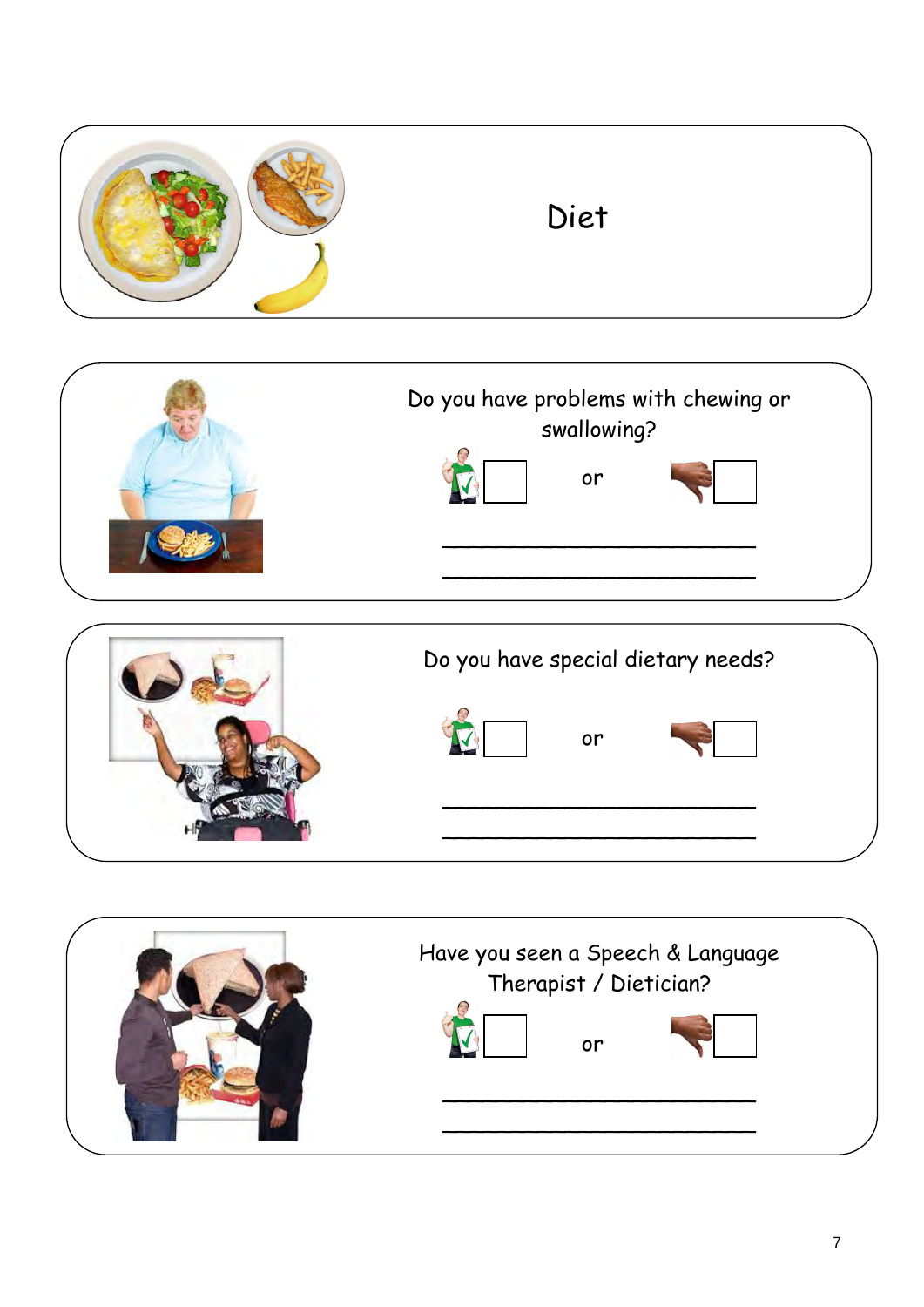

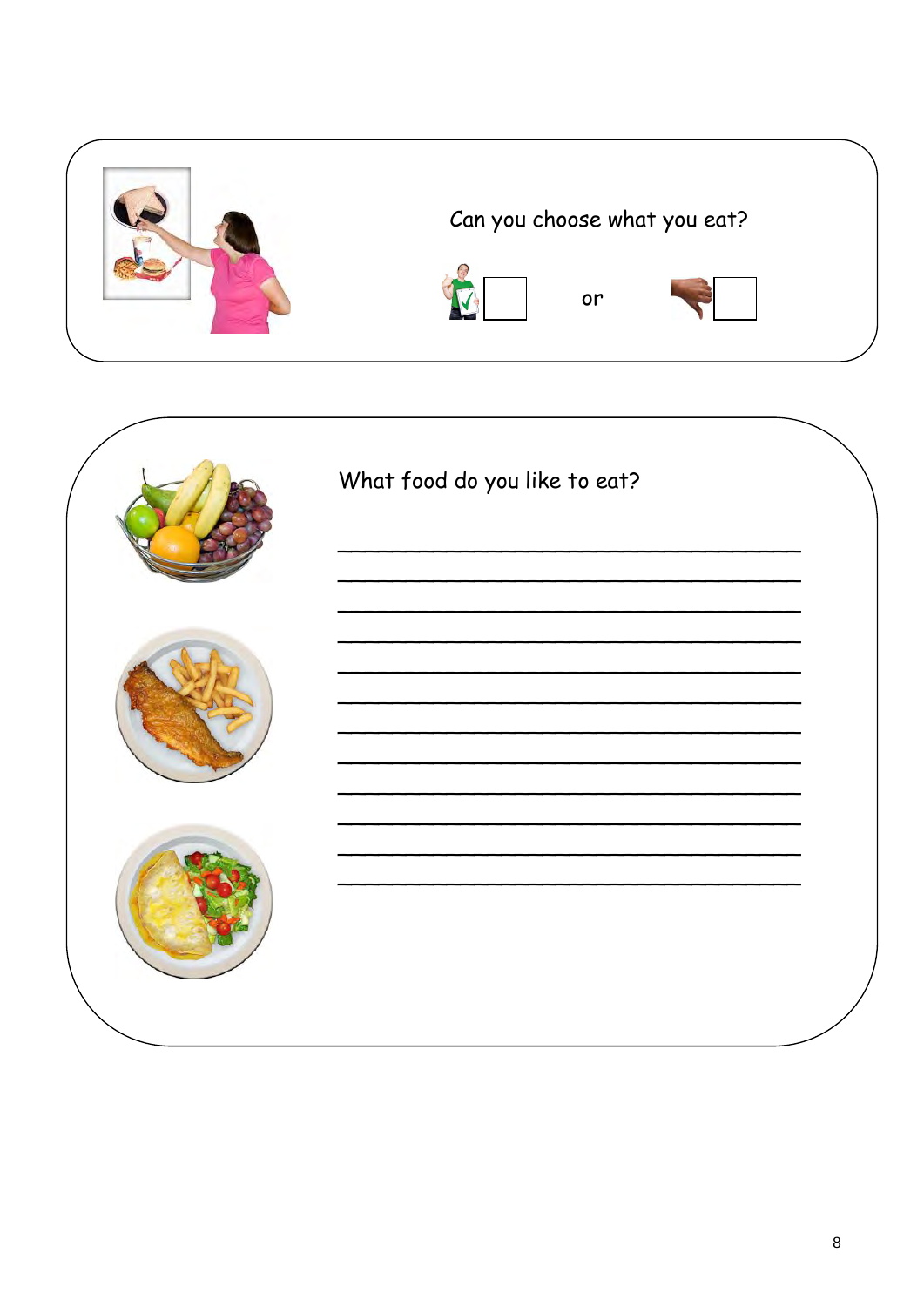

## My Lifestyle



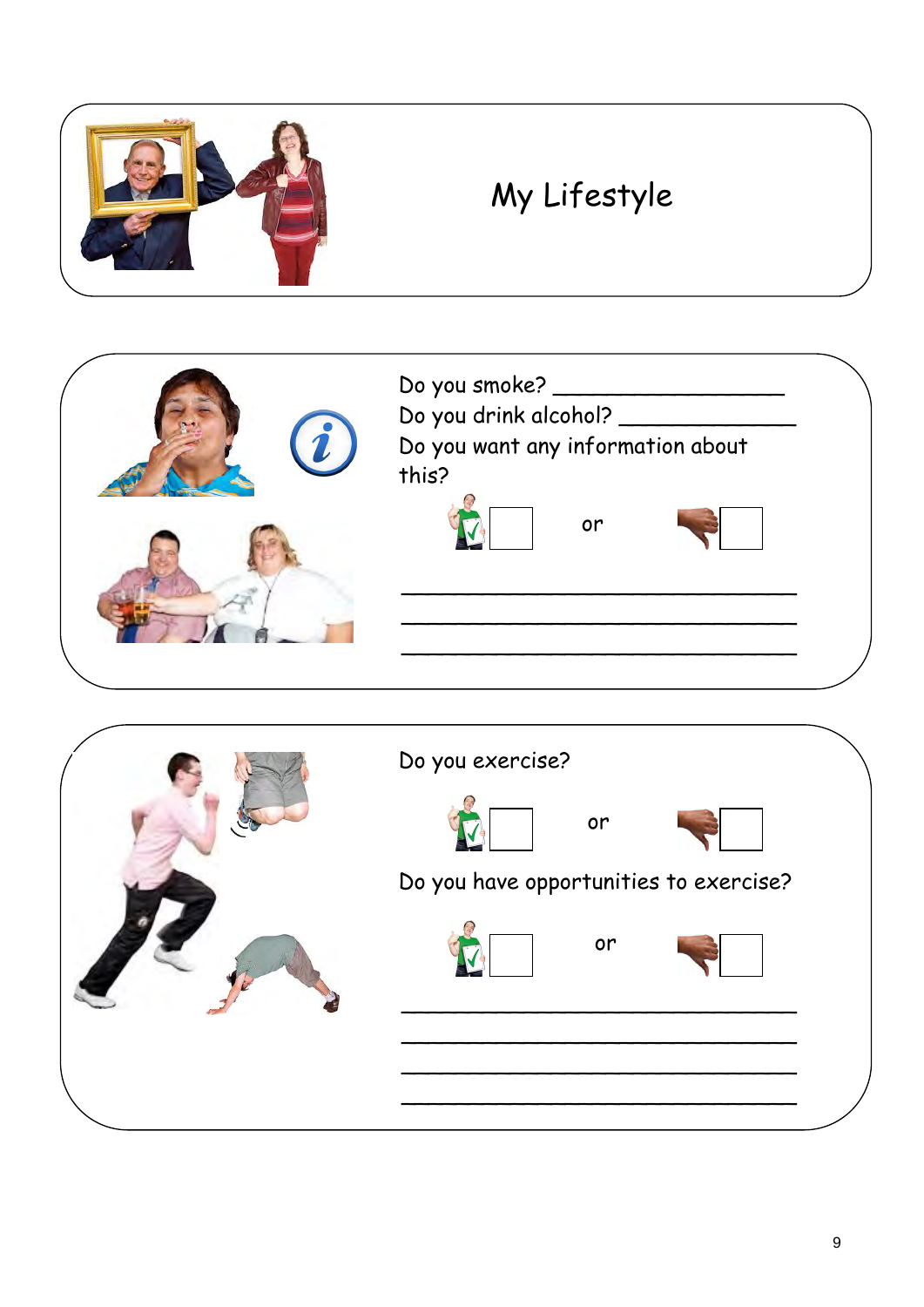| Do you have any hobbies? |
|--------------------------|
| or                       |
|                          |
|                          |
|                          |



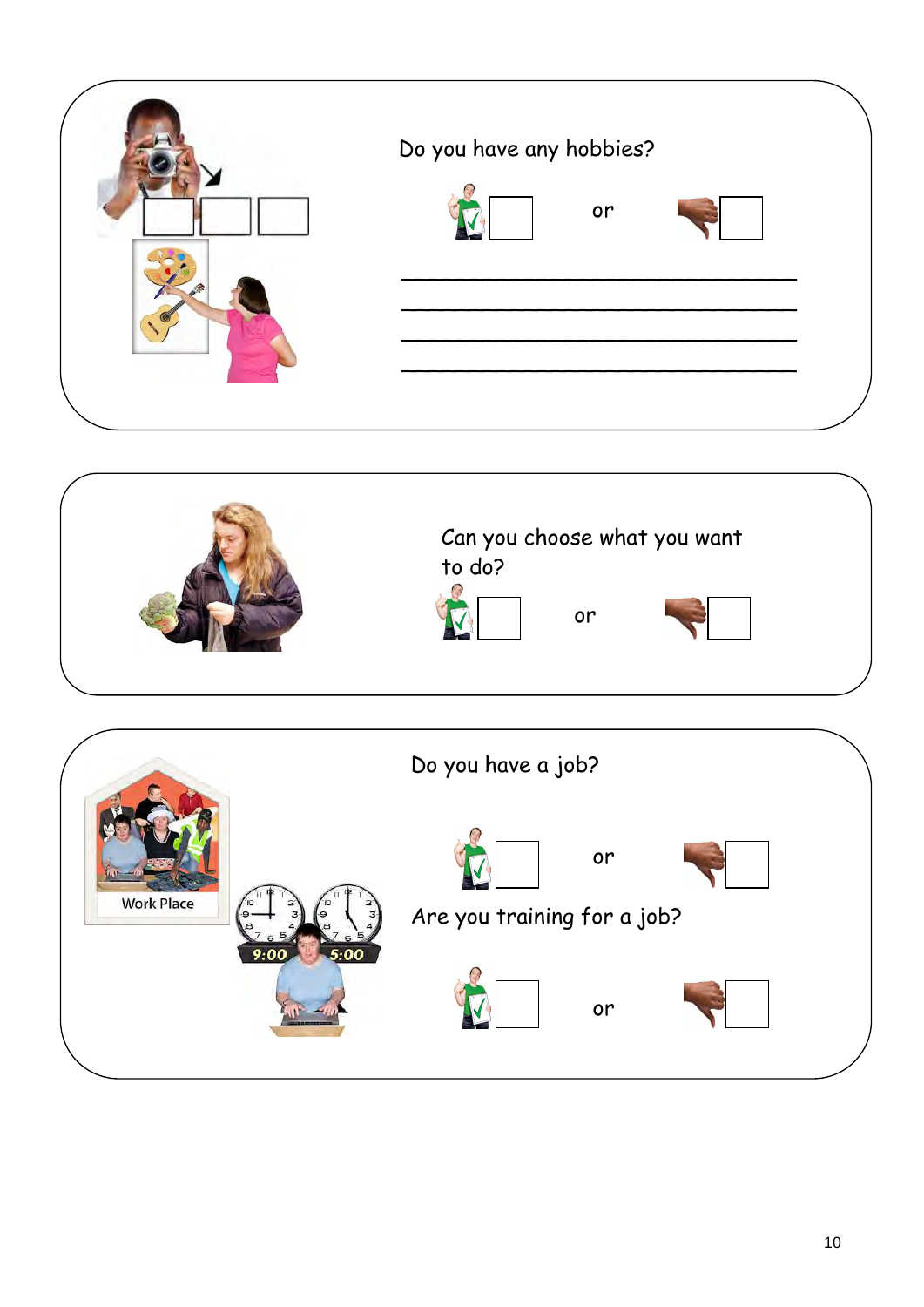



## Are you getting support to do the things you want to?

or